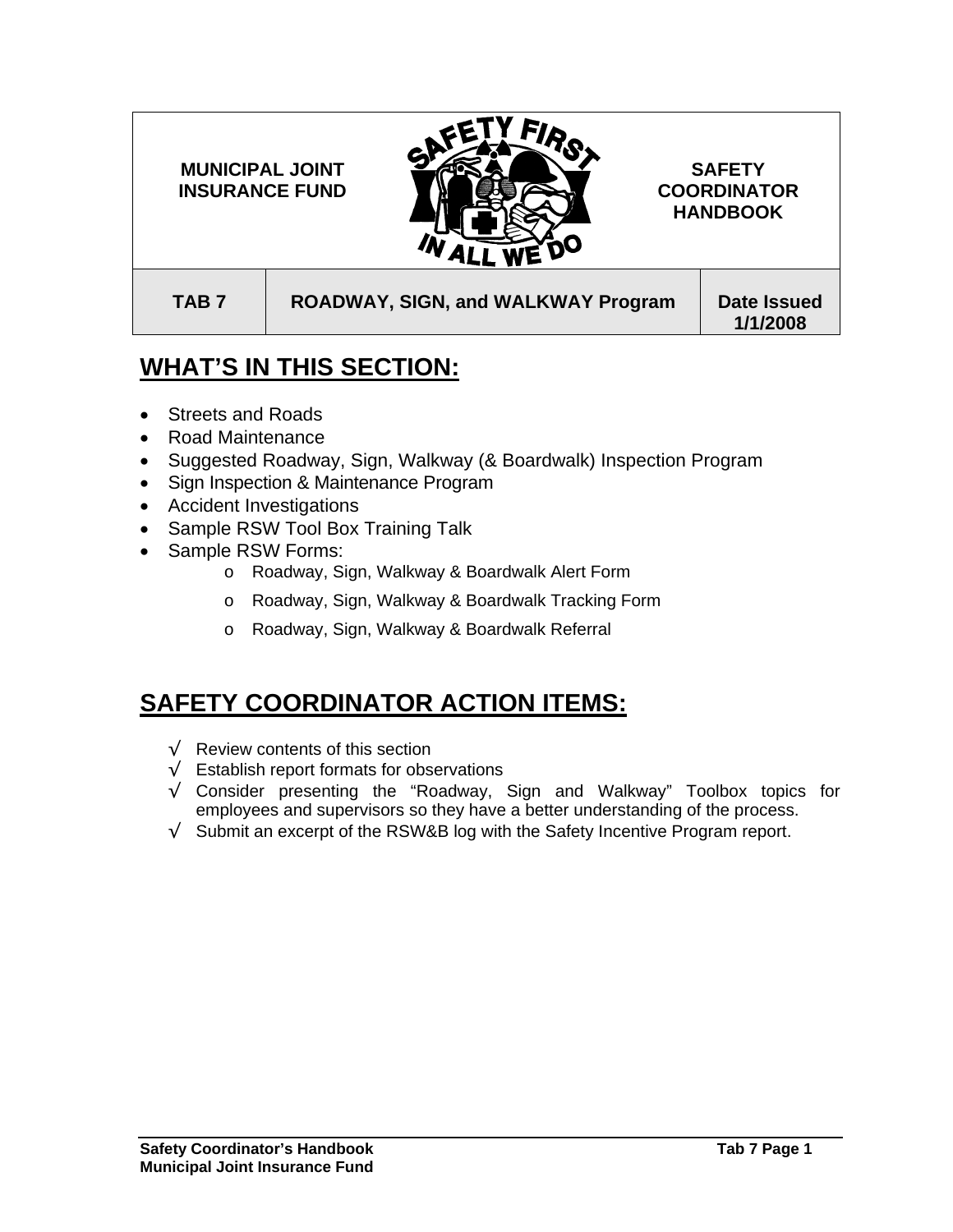# **STREETS AND ROADS**

The design and maintenance of streets and roads represents one of your community's greatest challenges. Because of the importance of the automobile in American society, a significant amount of litigation against public entities centers on the alleged negligence of local governments in the design and care of public streets and roads.

Liability from streets and roads can usually be classified into two broad categories: *design* and *maintenance*. This classification came about because of the various ways states have traditionally imposed liability on local communities when the state allocated responsibility for negligent acts.

In some states, the local government is not responsible for road design; it is a state function, and the state government has exempted itself from liability in road issues. These same states have generally extended this exemption to their counties, as counties are generally thought to be subdivisions of the state government. Check with your legal counsel to see what your legal liabilities are regarding road design.

## **ROAD DESIGN**

If your municipality is responsible for road and street design, the following issues require attention:

### **Design Professionals:**

Even in the very largest municipalities, the actual design of roadways is often accomplished by professionals under contract. For smaller towns, the first step in preventing liability claims is to select qualified professionals to design roads and traffic improvements.

Most road projects involve more than just creating a road bed in the desired location. Drainage, slope, crown of the road, radius of curves and traffic control devices often become the focal point of litigation. The following tasks should be done when selecting any design professional, whether under contract or in your employment.

- Verify professional education.
- Verify state licenses, if required.
- Obtain and verify professional references.
- Thoroughly understand your state's selection process for obtaining professional services, and use it to your advantage.
- Require disclosure of any claims against the design professional for professional errors and omissions.
- Evaluate the need for performance bonds and professional errors and omissions insurance. Even if the cost of insurance is high, or certain bonds or coverages are unavailable to certain professionals in your area, you should require these coverages.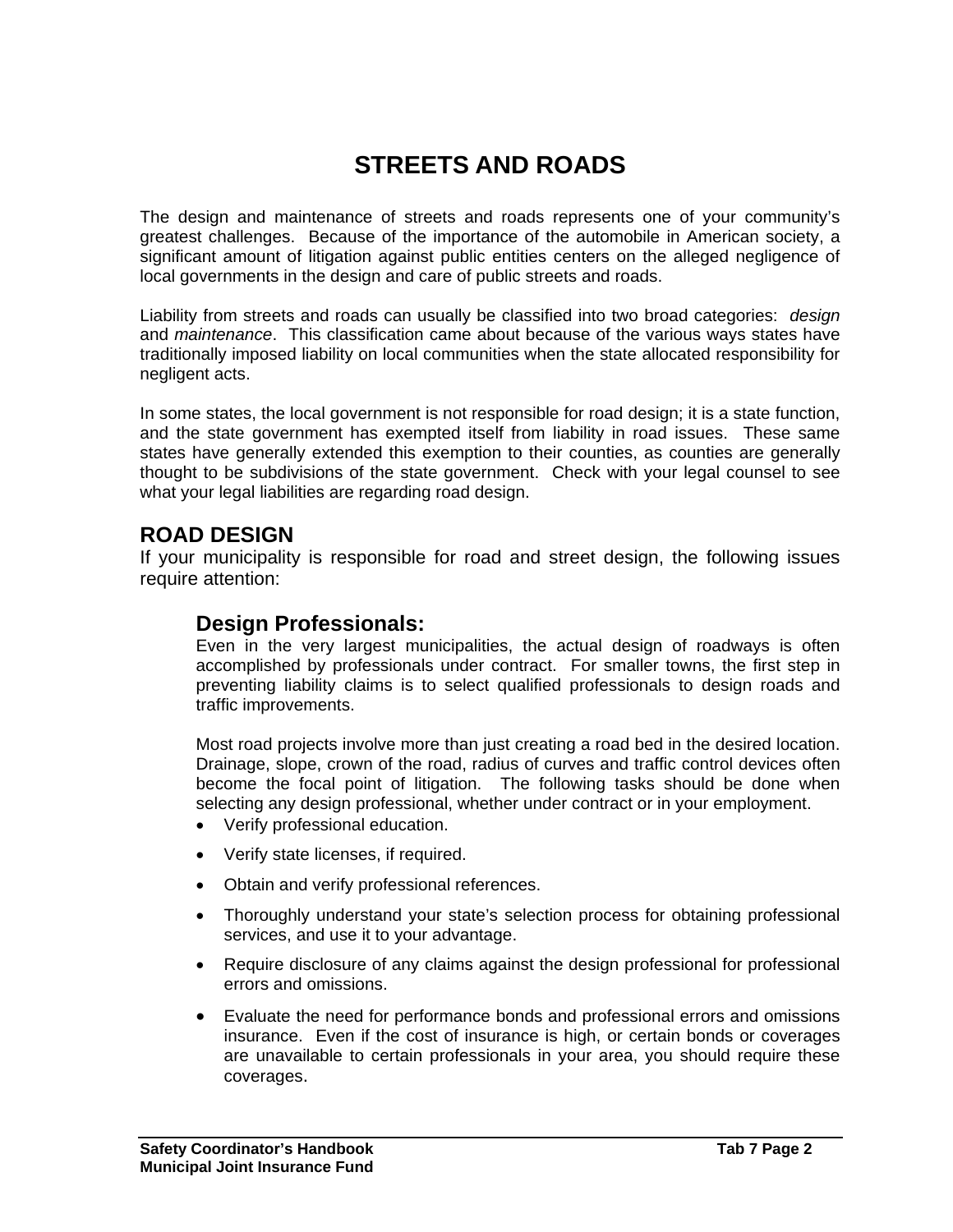## **Contractors and Sub-Contractors:**

If few public agencies design their own roads, then even fewer build them. Most small public agencies contract with the state, the county, another city or a private contractor to construct a road from a design's plans. Regardless of how or who you use to construct your roads, the summary below should guide you in your efforts.

Selection of a contractor and sub-contractors for road construction projects is generally done by competitive bidding. Seek legal counsel to fully understand what the competitive bid statute really means. Under certain circumstances you may not be compelled to take the lowest bid. You may legitimately inquire about and make decisions to arrive at the lowest *qualified* (responsible) or lowest *responding* bidder for your project.

Some of the elements of a good bid specification include but are not limited to the following items. Refer questions to your solicitor or municipal engineer,

- Prior experience of the firm
- Prior experience of its employees
- References and their verification
- Listing of any jobs on which they have defaulted and the reasons
- Cancellation, non-renewal, revocation or refusal of an insurance company to continue its insurance and bond coverages
- Adherence to all federal, state and local safety and worker protection regulations
- Adherence to the Federal Uniform Standard for Traffic Control Devices at all times, without exception
- Authority of the project manager, if a project manager is going to be used
- Annual financial report of the bidder audited by certified public accountant, with an unqualified opinion by the auditor. Do not accept a notarized financial statement
- Clear and concise plans of the project to be bid in sufficient sets and detail so that a meaningful bid may be obtained. Good bidding practices will include plenty of time to hold pre-bid conferences and site inspections. A well-informed bidder is your best chance of obtaining quality work, on time and within budget.
- Please review appropriate state statues to delineate required components of a bid specification.

## **Construction Practices:**

Given the information above, it is still important to oversee the project and manage it to its successful conclusion. Remember that you cannot delegate all of your responsibilities to others, even through contract. Even if you have hired a project manager and contractors to construct your road, you still have to monitor their activities, to determine if the contracts are being followed.

This does not mean that you manage the day-to-day activities of your independent contractors. But you should conduct periodic inspections of the work to reaffirm that your progress payments and timetables are being met and that general safety practices, such as approved barricades and traffic control devices, are being used appropriately.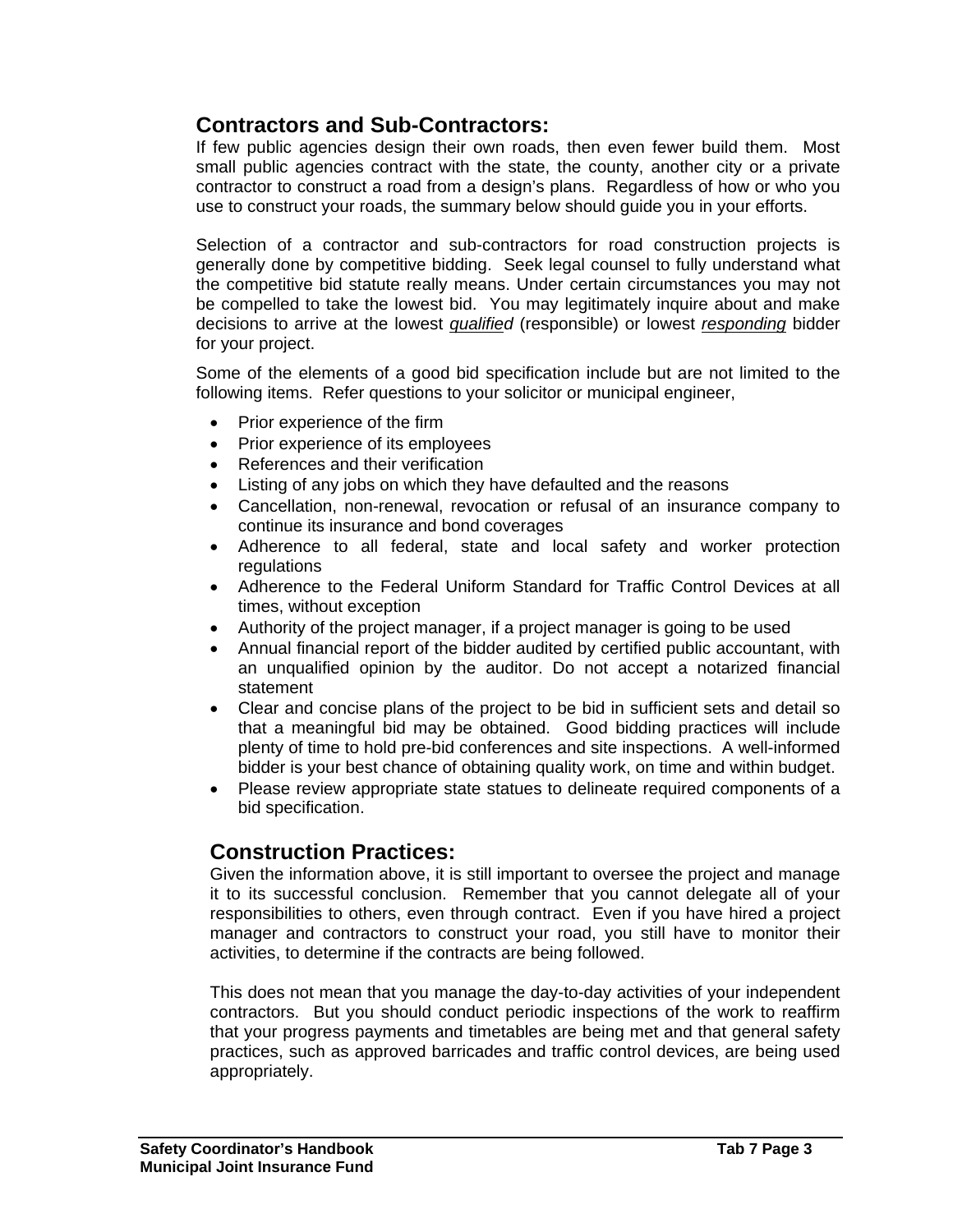## **Contractual Liability:**

Contracts between public agencies and contractors generally need special attention. Always consult with your legal counsel and Risk Management Consultant when developing a construction contract. *Prior to execution, refer to the JIF website coverage tab to see the "Guidelines for Certificates of Insurance, Additional Insured requirements & Hold Harmless Agreements."*  As a public agency, you have some specific responsibilities that you can transfer through a contract and some that you cannot. Here are some "do's and don'ts" you should incorporate into your contracts.

#### **Always**

- Obtain legal and risk management review for each project
- Review all insurance and performance bonds to be sure they meet or exceed requirements prior to commencement of work.
- Transfer risks to the contractor and sub-contractors through indemnification and hold-harmless agreements and have valid and collectible insurance supplied by the contractor to back them up.
- Follow state law in regard to selection and appointment of all contractors.

#### **Never**

- Accept nor sign pre-formatted or "*Boilerplate*" contracts offered to your organization by any professional group such as the American Institute of Architects, Associated General Contractors and the like.
- Never process a payment to a contractor until all paperwork (payment authorization from Municipal Engineer, certified payrolls, etc.) has been received and approved by the appropriate municipal personnel

#### *Unless amended, these contracts transfer all risk to the public agency!*

- Fail to fire, shut down or otherwise take immediate action if a contractor violates your contract terms. Violation of your contract terms usually means that your citizens and the general public are at risk. Remember, you cannot delegate your duty to keep your streets and roads safe, even if you have an enforceable contract with the contractor.
- Fail to follow your own state and local laws when it comes to such issues as zoning, environmental assessments, planning policies and public hearings.
- Accept non-standard work without written documentation from the contractor as to why the substitution should be accepted and how its substitution will affect the standards established in your contract and bid specifications. All deviations from the specifications (Change Orders) must be accepted by the Municipal Engineer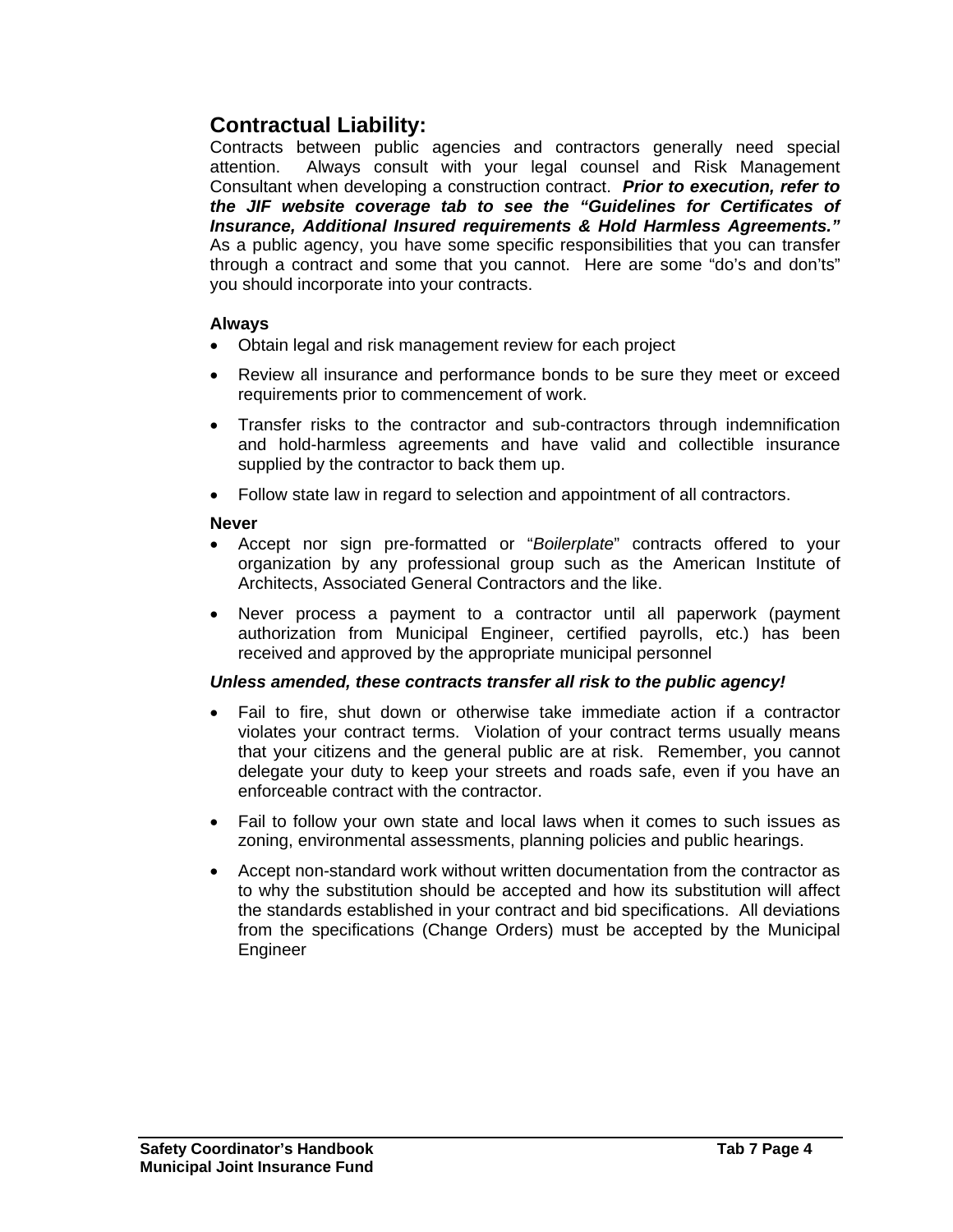# **ROAD MAINTENANCE**

The single greatest management concept that imperils public entities each year is the budget maneuver called "deferred maintenance." Public agencies sometimes use lack of funds as an excuse for ignoring defects in public roadways. Some public agencies never seem to have enough money for maintenance and preventive action, but they always find money to pay for the results of their inaction.

The best claim is the one that never happened. Your municipality should establish a system for identifying hazardous situations and taking appropriate action. Most local governments with road maintenance responsibilities have created defect-reporting systems to alert management to problems with roads, streets, sidewalks, water utilities and the like.

Some jurisdictions require workers to keep reporting forms in the glove compartment of all public vehicles that use public roads. When workers see a road defect, they can fill out a form immediately and submit it when they return to the office.

An effective defect-reporting system should involve the public as well as the employees of your entity in reporting defects. Standardized complaint forms can be an effective tool for citizens to notify you local government of road defects. Whatever type of system you develop, you must ensure that it has appropriate safeguards to validate its effectiveness.

Because maintenance and improvement work generally takes place on roads that are currently in use, maintenance workers must share an active roadway with your citizens. Case histories have shown that the most horrible accidents have taken place when maintenance operations have violated the traffic control guidelines established by state departments of highways and the Federal Uniform Traffic Control Devices Manual.

Briefly, these problems can be grouped as follows:

- Improper traffic control, especially warning signs and barricades, both at night and during the day.
- Improper parking and positioning of work vehicles along the job site.
- Improper job techniques that result in accidents and injury during the job, or after it is completed.
- Improvements such as light poles, landscaping, directional signage and building materials that contribute to vision obstruction or similar problems, rather than driver safety

A suggested Road, Sign, Boardwalk, and Walkway Program is included in the following section: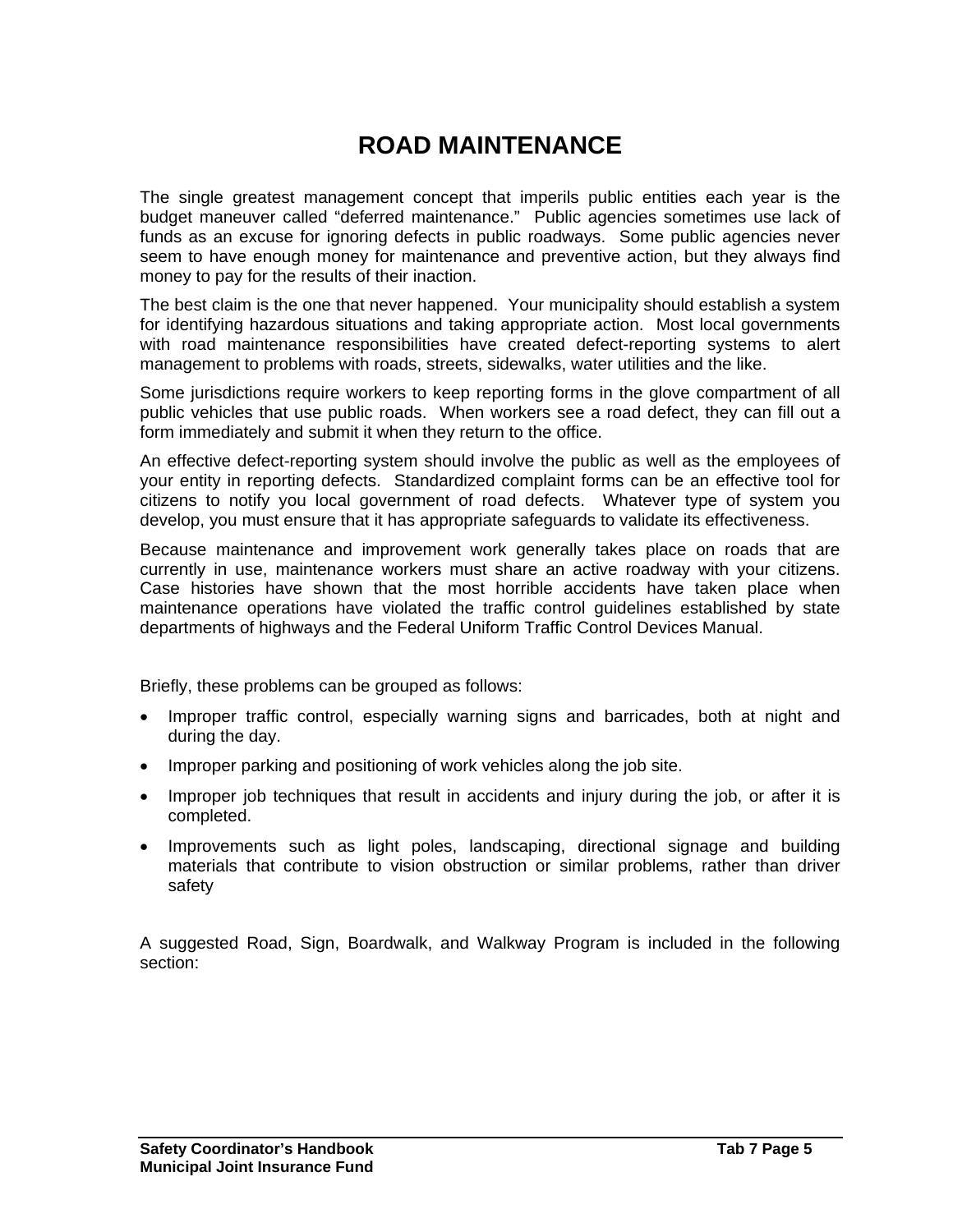## **SUGGESTED ROADWAY, SIGN, WALKWAY & BOARDWALK INSPECTION PROGRAM**

The Roadway, Sign, Walkway and Boardwalk program has been established as an inspection, reporting and referral system. The records developed as part of the inspection program serve as a notification and work order system to assure that observations are reported, corrected and documented. The tracking log serves as a way to record and track observations reported by residents and other citizens, and follow through on corrective action. The program consists of six elements:

- 1. A system of regular inspections and observations (ex: Sign Inspection and Maintenance Program).
- 2. Training for employees to identify potential hazards
- 3. Procedures for employees and citizens to report potential hazards (Condition Report)
- 4. Procedures to log all reports and record corrective action (Tracking Log)
- 5. Procedures to notify other entities / authorities of conditions and/or incidents that require attention (Referral Report)
- 6. Procedures to investigate incidents and accidents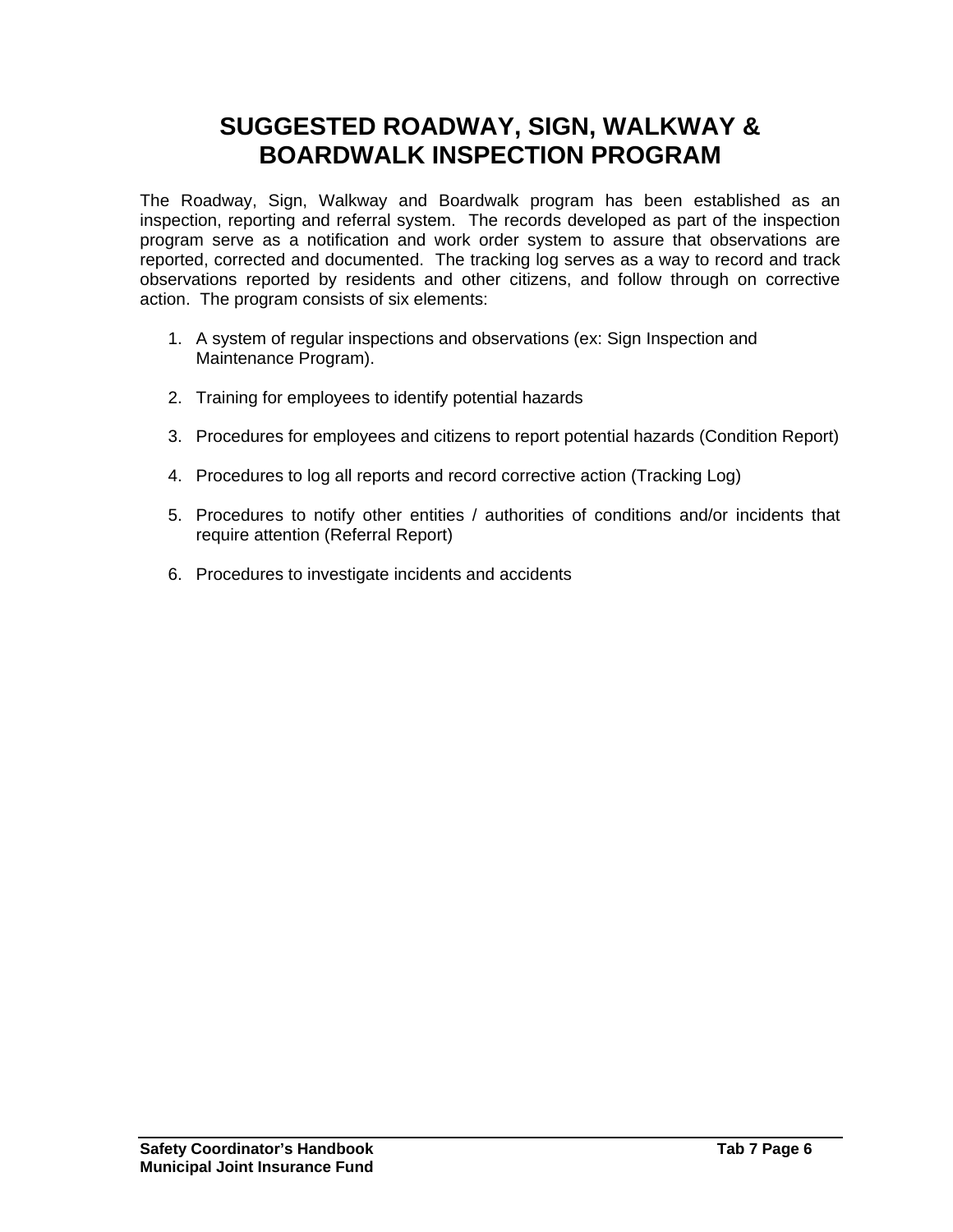# **SIGN INSPECTION & MAINTENANCE PROGRAM**

Over a period of time, signs and traffic control devices become weathered, vandalized, damaged or simply disappear. Because of the importance of maintaining these traffic control signs and devices in good visual and operational condition, an ongoing maintenance program is necessary.

In order to assure that the program is effective, it is necessary to determine if the signs and devices are:

- Properly hung and secured
- Visible to the intended viewer and unobstructed
- Legible or identifiable condition
- In operational condition

The following sign inspection and maintenance procedures are suggested:

- All signs should be inspected a minimum of twice a year.
- A written record of each sign location should be maintained and the condition of the sign recorded as noted.
- All signs should be properly hung according to height and location requirements as specified by the New Jersey Department of Transportation regulations.
- Any sign that is bent, defaced, damaged or missing should be replaced immediately.
- Any sign that is obstructed by any physical obstruction, that obstruction should be immediately removed.
- All support members should be in a good structural condition.

*Please review the applicable administrative regulations prior to the installation of all new traffic control signage or changes to any existing control devices, such as installation of new stop signs or the reduction / increase of speed limits, etc.*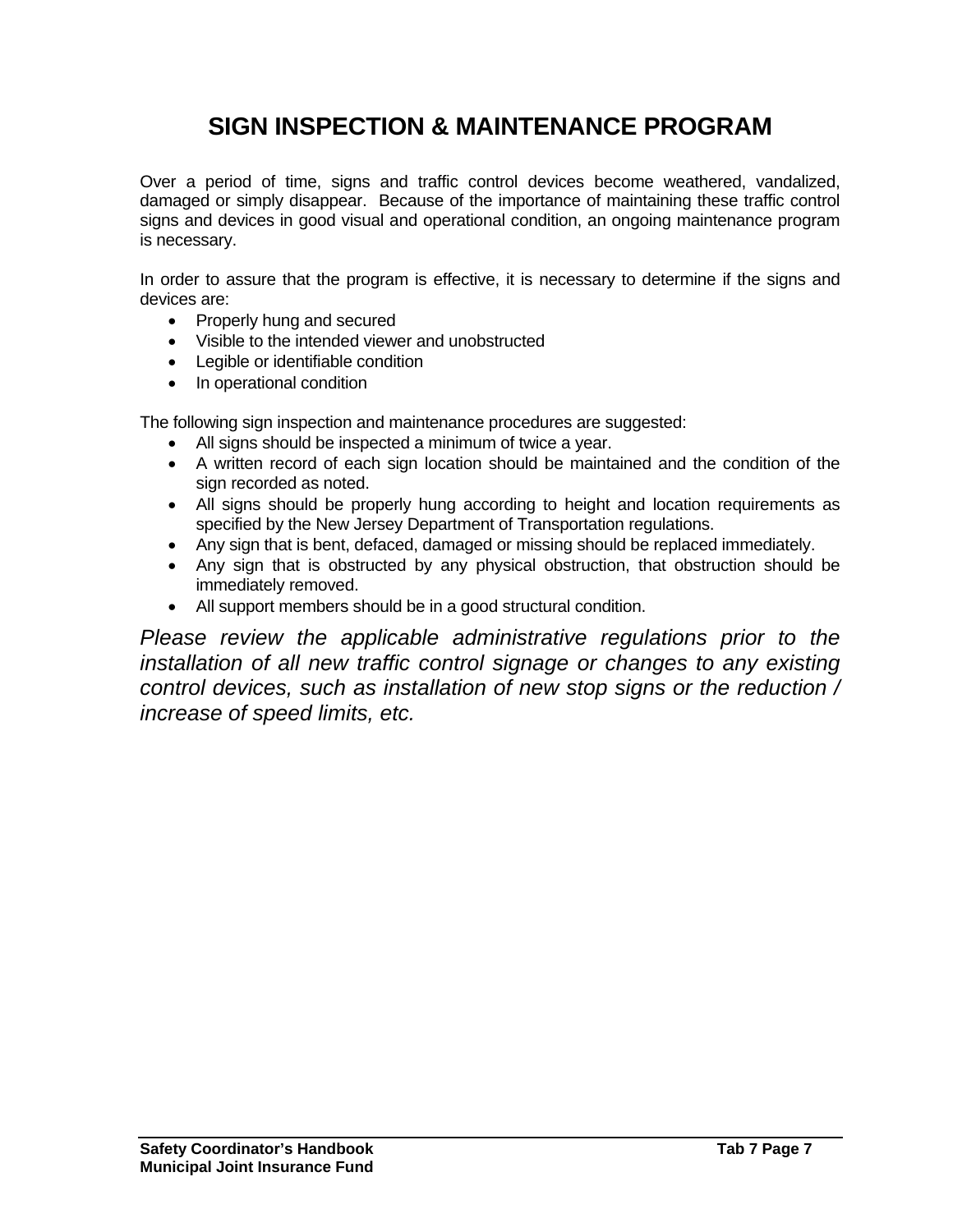## **Roadway, Sign, Walkway and Boardwalk Condition Alert Form**

This report form serves two purposes: It serves as a written report of the observed condition and documents the completion of corrective actions. This report form can be used by any department within a municipality or by individual employees. Copies of this form should be kept in all municipal vehicles so they are readily available. Observations should be documented and referred to the proper department for corrective action.

These records can be used as mechanism for the municipality to develop a long term capital improvement program.

### **Examples of Conditions to be Noted:**

| Street lights not working             |           | Designated lines are faded |
|---------------------------------------|-----------|----------------------------|
| Traffic signal not operational        |           | Sink holes / potholes      |
| Signage is faded                      |           | Ruts and valleys           |
| Signage is missing                    |           | Protruding pipe caps       |
| Potholes or cracks in surface present | $\bullet$ | Loose manhole covers       |
| trip/ fall hazards                    |           | <b>Debris</b>              |
| Uplifted manhole covers               |           | Poor illumination          |
| Uneven road surfaces                  |           | Visual obstructions        |
| <b>Blocked storm drains</b>           |           | Improper signage           |
|                                       |           |                            |

## **Roadway, Sign, Walkway and Boardwalk Condition Tracking Log**

A log of observations, complaints and corrective actions should be maintained to track progress and provide supporting documentation that you are or have addressed the conditions reported.

## **Roadway, Sign, Walkway and Boardwalk Condition Referral Report**

The Referral report is used to serve as written notification for other authorities or agencies that may have jurisdiction over the conditions noted in the RSW&B report. For example, if there is a blocked or missing sign in your municipality at an intersection controlled by the county, this report form would be used to notify the county of the condition.

Not only does this serve as a way to communicate with the other agencies involved, but it also provides documentation that would be helpful in defending a claim.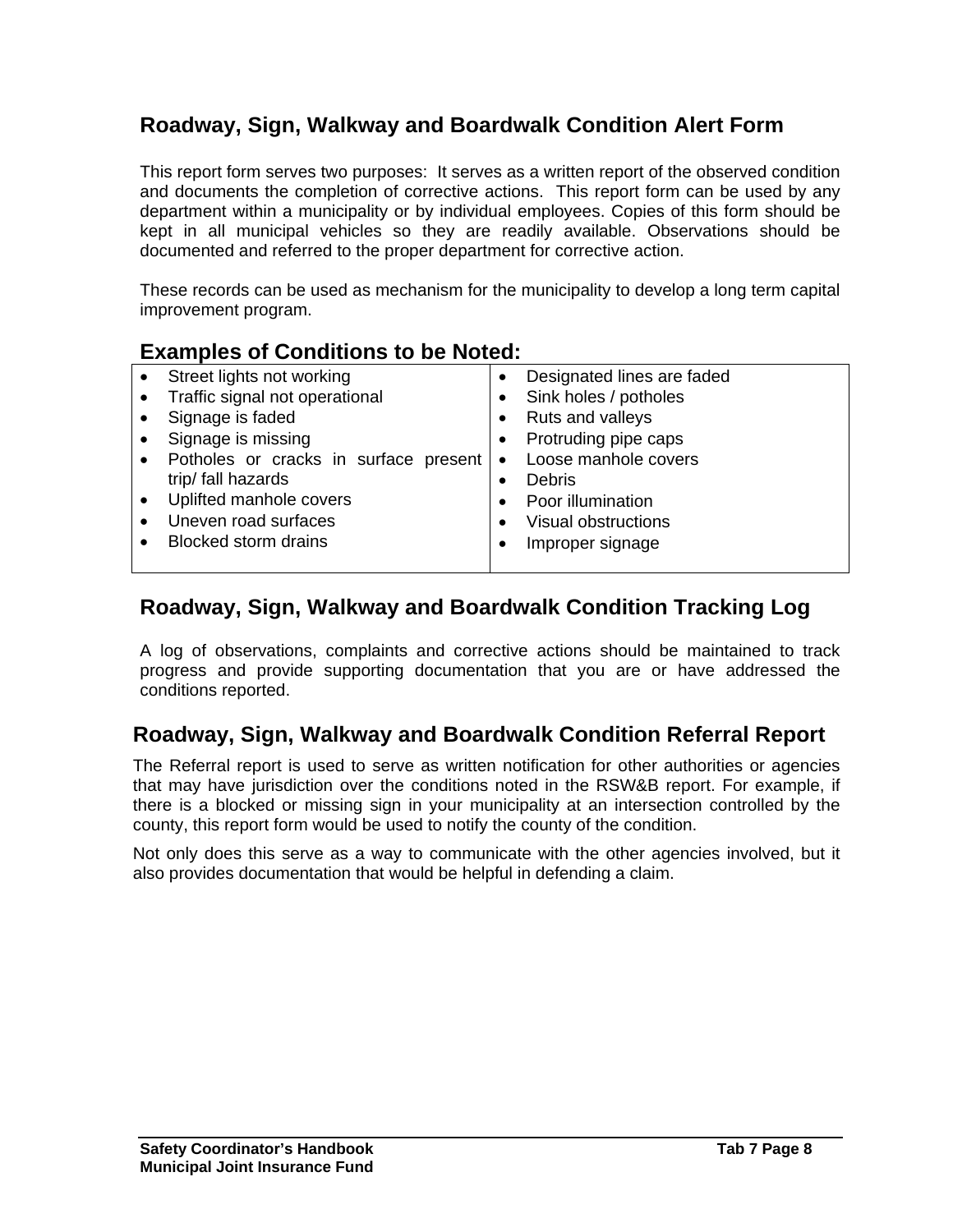# **ACCIDENT INVESTIGATION of ROADWAY INCIDENTS**

Even the best designed roads cannot prevent all accidents. Human error inevitably leads to accidents, especially when automobile traffic is concerned. Your community should have an established protocol when a serious automobile accident takes place on roadways and streets for which you are responsible. A separate standard accident investigation protocol should be used when the accident involves one of your vehicles.

This accident investigation protocol should include the following for any automobile accident involving an intersectional collision or serious injuries:

- Have a police accident investigator take pictures not just of the accident scene, but wide angle pictures of the approaches to the intersection, from a minimum of a block away from each direction. Try to show in the picture what the drivers saw as they approached.
- If available to your community, use a hi-lift or cherry picker to take bird's eye views of complex intersections or accident scenes.
- Have a checklist for the police investigator to follow in taking the pictures. All pictures should be taken within the context of the scene, at the time of the accident. Conditions of guard rails, cycles of the traffic signals, lines of sight, condition of signage and landscaping features should be on the checklist.
- Identify all witnesses and obtain detailed statements as soon as possible. If any witness indicates that a road defect was involved, secure your own records on such items as traffic counts, traffic surveys, trouble calls, repair orders and other internal information that will help establish the true condition of the road at the time of the accident.
- Notify your claim or insurance investigator as soon as possible if any accident caused death, head injuries, loss of use of any limb or bodily function or other serious bodily injury.

Develop a way to maintain your records accurately for an appropriate period. New Jersey has guidelines dictating how long your agency must maintain its records. Review these guidelines with your legal counsel to ensure that your record-keeping procedures are adequate. Any records that are, or might be, involved in litigation should be maintained until the case has exhausted all of its appeals. Cases involving minors should be held until the minors reach their age of majority (18), plus the statue of limitations period (2 years) once they reach their age of majority.